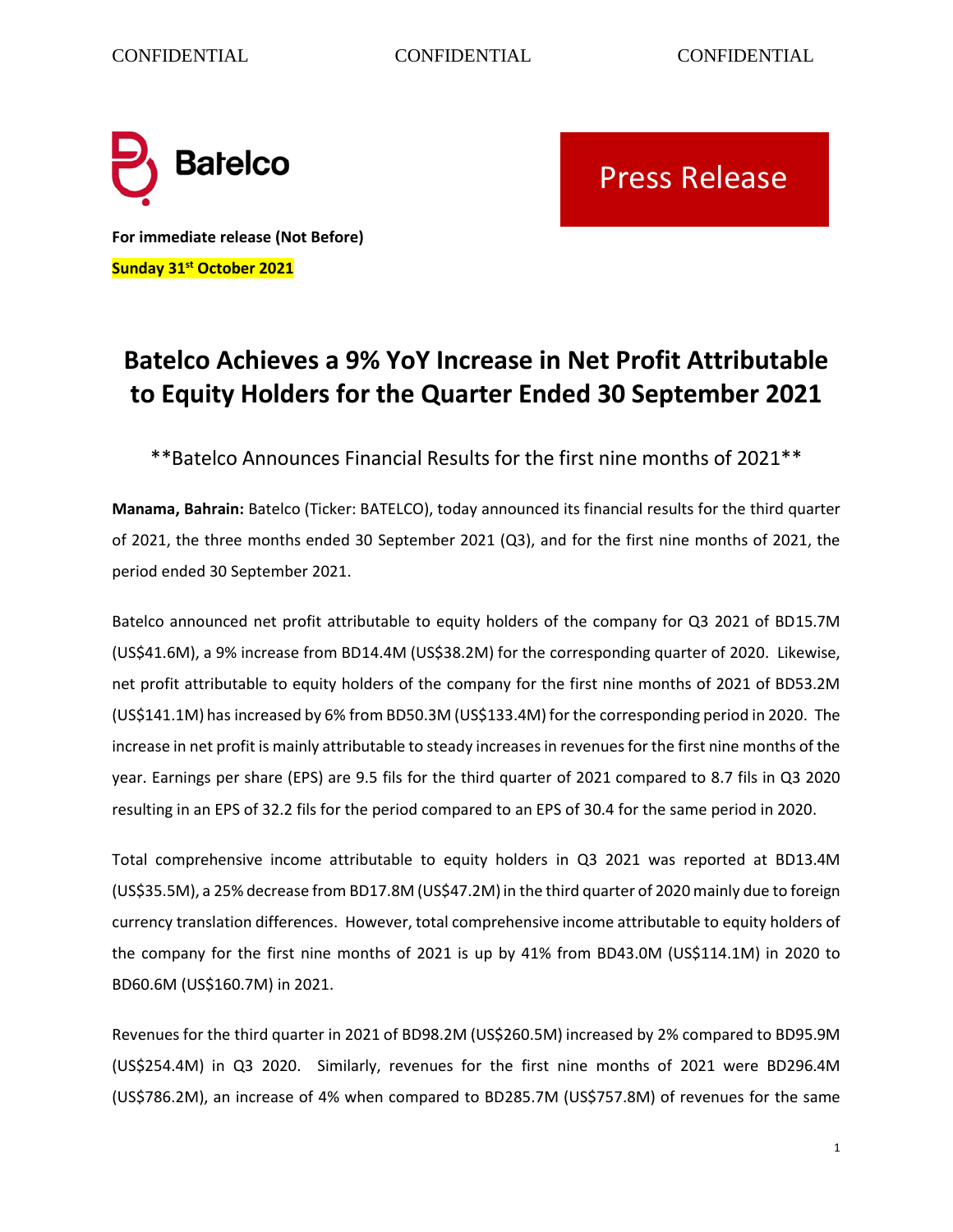period in 2020. The increase in revenues is mainly due to YoY increases in fixed broadband, adjacent services and wholesale revenues of 15%, 15% and 3% respectively.

Operating profit for Q3 2021 is up by 8% to BD21.8M (US\$57.8M) from BD20.2M (US\$53.6M) in Q3 2020; while year-on-year operating profits increased by 5% from BD67.6M (US\$179.3M) in 2020 to BD71.0M (US\$188.3M) in 2021.

EBITDA stands at BD40.6M (US\$107.7M) in Q3 2021 compared to BD38.2M (US\$101.3M) in Q3 2020, an increase of 6%. For the nine months of 2021, EBITDA increased by 5% from BD120.1M (US\$318.6M) in 2020 to BD126.0M (US\$334.2M) in 2021, with a healthy EBITDA margin of 43%.

Batelco's balance sheet remains strong with total equity attributable to equity holders of the company of BD478.6M (US\$1,269.5M) as of 30 September 2021, 1% higher than BD473.2M (US\$1,255.2M) reported as of 31 December 2020. Total assets of BD999.1M (US\$2,650.1M) as of 30 September 2021 have increased by 1% compared to total assets of BD992.2M (US\$2,631.8M) as of 31 December 2020. Net assets as of 30 September 2021 which stand at BD517.4M (US\$1,372.4M) are 1% higher than BD512.1M (US\$1,358.4M) reported as of 31 December 2020. The Company's cash and bank balances are a substantial BD196.1M (US\$520.2M), which reflects the 2021 interim dividend of 13.5 fils per share paid in August 2021.

|                                 | <b>Nine Month</b>   |              | <b>Nine Month</b>   |              | Growth                   | Q3 2021    |              | Q3 2020    |              | Growth |
|---------------------------------|---------------------|--------------|---------------------|--------------|--------------------------|------------|--------------|------------|--------------|--------|
|                                 | <b>Period Ended</b> |              | <b>Period Ended</b> |              |                          |            |              |            |              |        |
|                                 | 30.09.2021          |              | 30.09.2020          |              |                          |            |              |            |              |        |
|                                 | <b>BDM</b>          | <b>US\$M</b> | <b>BDM</b>          | <b>US\$M</b> | %                        | <b>BDM</b> | <b>US\$M</b> | <b>BDM</b> | <b>US\$M</b> | %      |
| <b>Gross Revenues</b>           | 296.4               | 786.2        | 285.7               | 757.8        | $+4$                     | 98.2       | 260.5        | 95.9       | 254.4        | $+2$   |
| <b>EBITDA</b>                   | 126.0               | 334.2        | 120.1               | 318.6        | $+5$                     | 40.6       | 107.7        | 38.2       | 101.3        | $+6$   |
| <b>Operating Profit</b>         | 71.0                | 188.3        | 67.6                | 179.3        | $+5$                     | 21.8       | 57.8         | 20.2       | 53.6         | $+8$   |
| Net Profit attributable to      | 53.2                | 141.1        | 50.3                | 133.4        | $+6$                     | 15.7       | 41.6         | 14.4       | 38.2         | +9     |
| equity holders of the           |                     |              |                     |              |                          |            |              |            |              |        |
| company                         |                     |              |                     |              |                          |            |              |            |              |        |
| Comprehensive<br>Total          | 60.6                | 160.7        | 43.0                | 114.1        | $+41$                    | 13.4       | 35.5         | 17.8       | 47.2         | $-25$  |
| attributable to<br>income       |                     |              |                     |              |                          |            |              |            |              |        |
| equity holders of the           |                     |              |                     |              |                          |            |              |            |              |        |
| company                         |                     |              |                     |              |                          |            |              |            |              |        |
| Subscriber Base*                | 3.9M                |              | 3.8M                |              | $+3$                     |            |              |            |              |        |
| <b>Contribution to Revenues</b> | 53%                 |              | 53%                 |              | $\overline{\phantom{a}}$ |            |              |            |              |        |
| by International                |                     |              |                     |              |                          |            |              |            |              |        |
| <b>Operations</b>               |                     |              |                     |              |                          |            |              |            |              |        |
| <b>Contribution to EBITDA</b>   | 53%                 |              | 51%                 |              | $+2$                     |            |              |            |              |        |
| by International                |                     |              |                     |              |                          |            |              |            |              |        |
| <b>Operations</b>               |                     |              |                     |              |                          |            |              |            |              |        |

## **Financial and Operational Highlights**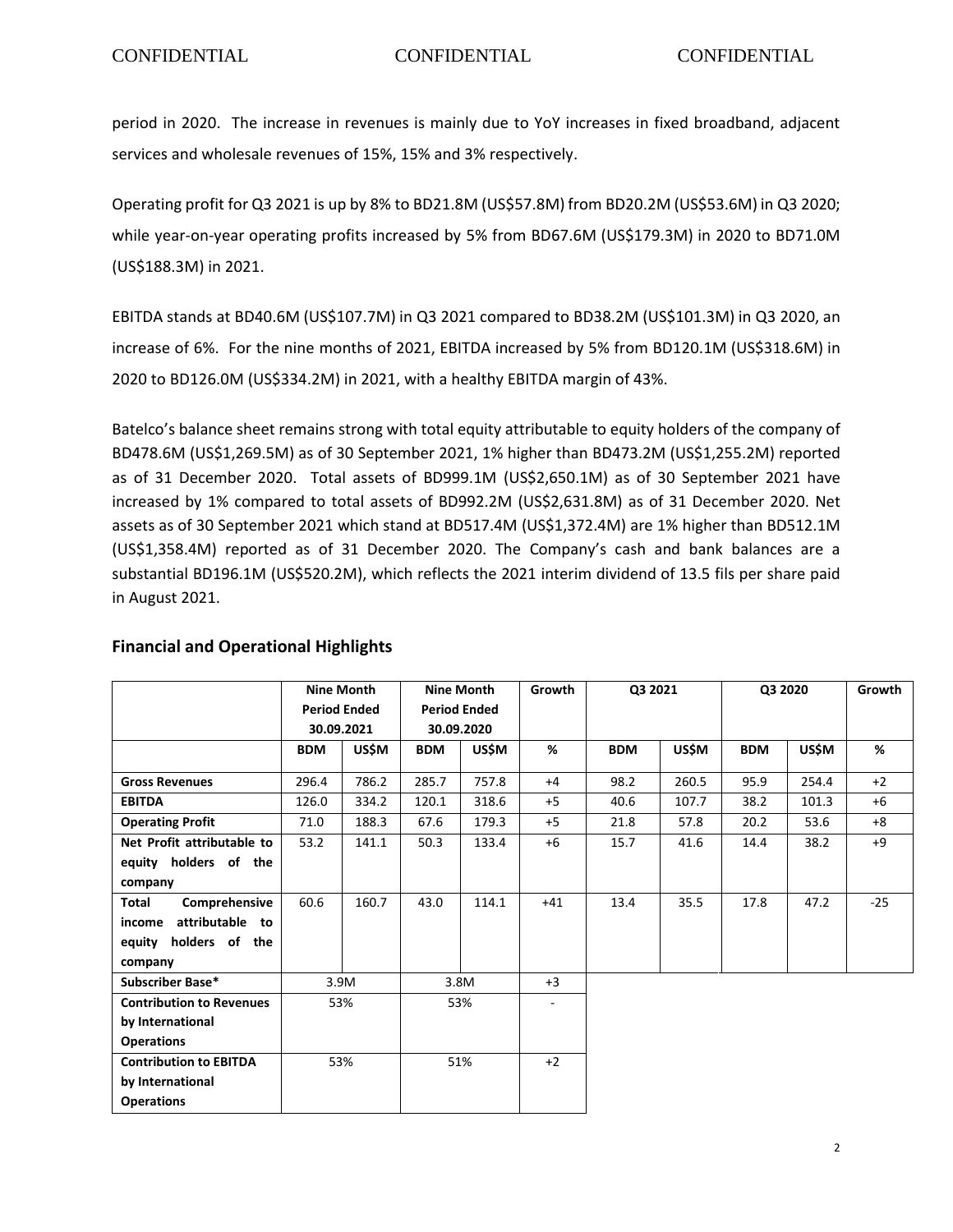*\*Excludes subscriber numbers from Sabafon, Batelco's associate company in Yemen, and Etihad Atheeb Telecom, Batelco's investment in Saudi Arabia.*

**Batelco Chairman, Shaikh Abdulla bin Khalifa Al Khalifa** announced the third quarter (Q3) 2021 financial results following the meeting of the Board of Directors on October 31st, at Batelco's Hamala Headquarters.

"The Board of Directors is pleased with the financial results for the first nine months of 2021, with the positive trend set in Q1 and Q2 continuing for the third quarter. In line with the results and the Board's commitment to deliver the best returns for shareholders, it's good to also see an increase in Earnings Per Share, compared to the first nine months of 2020," he said.

"Batelco continues with its commitment to the community and sustainability and realising the growing importance of sustainability recently established an ESG function to adopt internationally recognised standards across various areas including sustainable energy. As part of this, Batelco Solar Park has recently been completed and commissioned and is already generating solar energy to power the Company's Data Centre at Ras Abu Jarjoor. This initiative which is phase one of a bigger plan supports our goal of becoming a sustainable corporation in the future," Shaikh Abdulla added.

Before concluding, Shaikh Abdulla said, "On behalf of my colleagues on the Board, I extend appreciation to the executive team and all team members for the roles they play to deliver on our strategic initiatives, ensuring Batelco's continuous strong performance."

Commenting on the Company's operational performance, **Batelco CEO Mikkel Vinter** said, "I'm happy that we have maintained the momentum set in the first six months of 2021 to deliver sound financial results, with a year-on-year increase of 15% respectively in fixed broadband and adjacent services and 3% increase in wholesale revenues contributing positively to this."

"The evolution or our mobile network is ongoing, and to ensure delivery of reliable mobile connectivity solutions, including 5G for new cities and developments, Batelco is extending its reach and coverage to major housing developments being built by the Ministry of Housing and the private sector across Bahrain. Furthermore, to facilitate the adoption of 5G services, Batelco ensures the availability of the latest 5G devices, such as the new Apple devices which were recently launched for Batelco's customers."

"As part of the ongoing transformation of Batelco's mobile network, the phase out of the 2G service, which had been in place for over 27 years, is almost complete, with the capacity being used reallocated